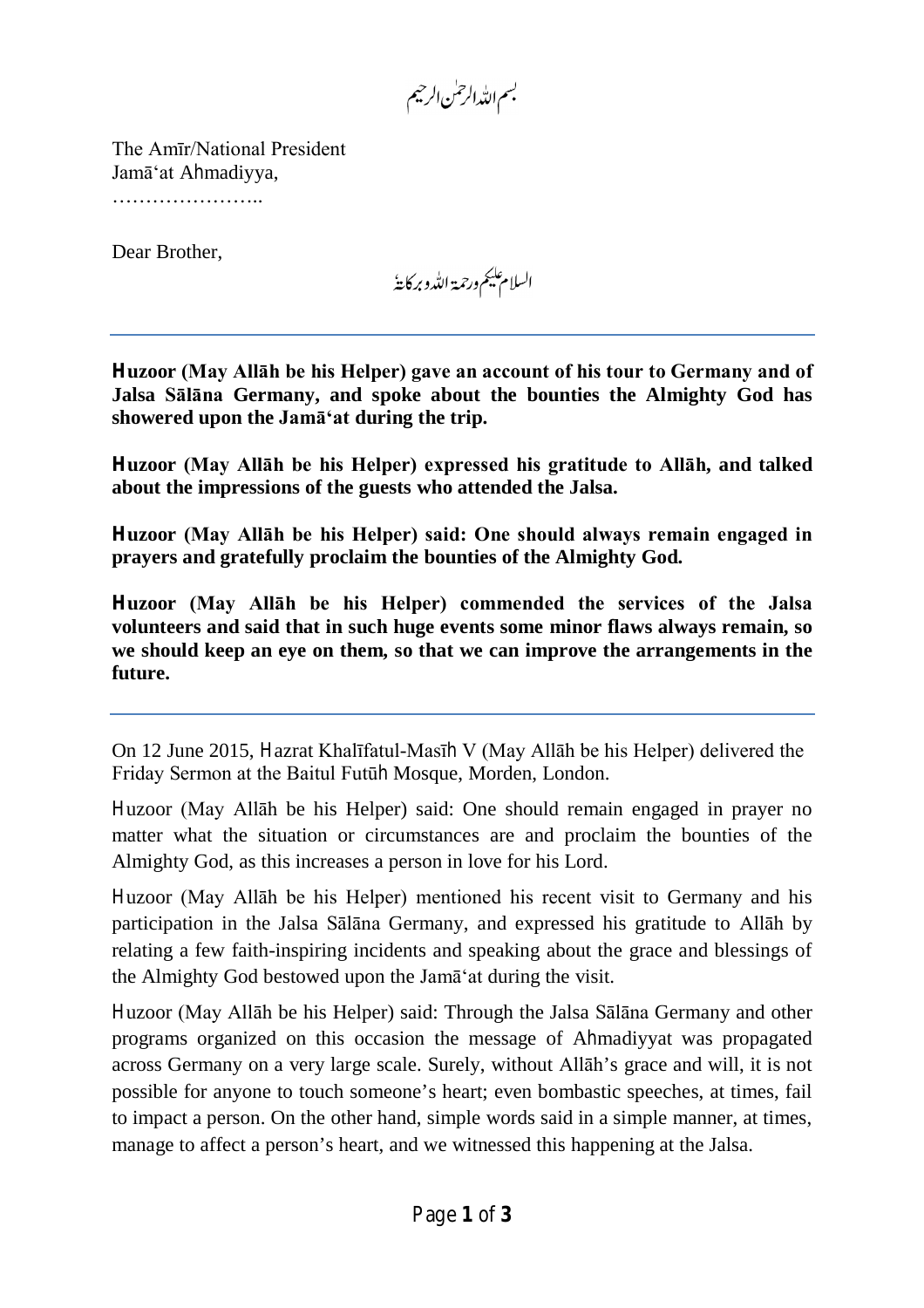Huzoor (May Allāh be his Helper) said: By the grace of Allāh, many people attended the Jalsa from eastern Europe and other neighbouring countries of Germany. I personally met those people and had Question & Answer sessions with them. As a result, some of those people recognized the truth and took Bai'at.

Huzoor (May Allāh be his Helper) spoke about the impressions of the guests about the Jalsa: They found love, sincerity and selfless devotion among the participants of the Jalsa and felt the arrangements of the Jalsa to be ever expanding and improving. Some of the guests said that for the first time in their life they met such a nice group of people. What impressed the guests most was the message of the True Faith which they said they found in the Jalsa. The guests also praised the arrangements of the Jalsa saying everything was organized in the best possible manner, and that unlike other events they found the atmosphere to be well-disciplined. The guests were deeply impressed by the message that all people are equal in the sight of Allāh, and that all the participants of the Jalsa demonstrated tolerance towards each other with no one mistreating anyone on account of religion, race or language.

The guests found every aspect of the Jalsa to be so captivating saying the manner in which the Khalīfatul-Masīh conveyed the message of Islām to the world was unique, that the spiritual impact of the atmosphere of the Jalsa was such as truly moved their souls, and that after listening to the speeches of the Khalīfatul-Masīh their perceptions of Ahmadiyyat were totally changed. The guests also said that the whole atmosphere of the Jalsa was full of a unique kind of love and compassion for each other and that they were deeply moved by the fact that hundreds of people worked voluntarily at the Jalsa without being paid anything in return. Also, the speeches made by the Khalīfatul-Masīh provided guidance to the right path, and that the words of the speeches were steeped in love, compassion and sympathy for each other. The guests praised the arrangements of the Jalsa saying they had not seen such a well-organized event before in their life. The guests also said that the Ahmadiyya Jamā'at has proved that God is Ever-Living.

Huzoor (May Allāh be his Helper) drew the attention of the administration of the Jalsa towards the flaws left in the organization of the event and said: Wherever such large events are organized, some flaws are left in the arrangements. The administration of the Jalsa, therefore, is responsible to remove the flaws. We should keep an eye on our weaknesses and shortcomings. A lot of food has been wasted in the ladies' side of the Jalsa. The Lajna administration of the Jalsa Sālāna Germany should keep reminding the ladies attending the Jalsa not to waste food. Another problem was that the accommodation provided to the guests was far off from the Jalsa site. The administration should provide the guests accommodation close to the Jalsa site. Also, the participants of the Jalsa should be reminded not to throw garbage here and there on the road; rather, they should try to keep the place neat and clean. Secondly, the guests should not make demands for any special food to be served to them. Whatever food is served during the Jalsa, one should be content with it and show patience.